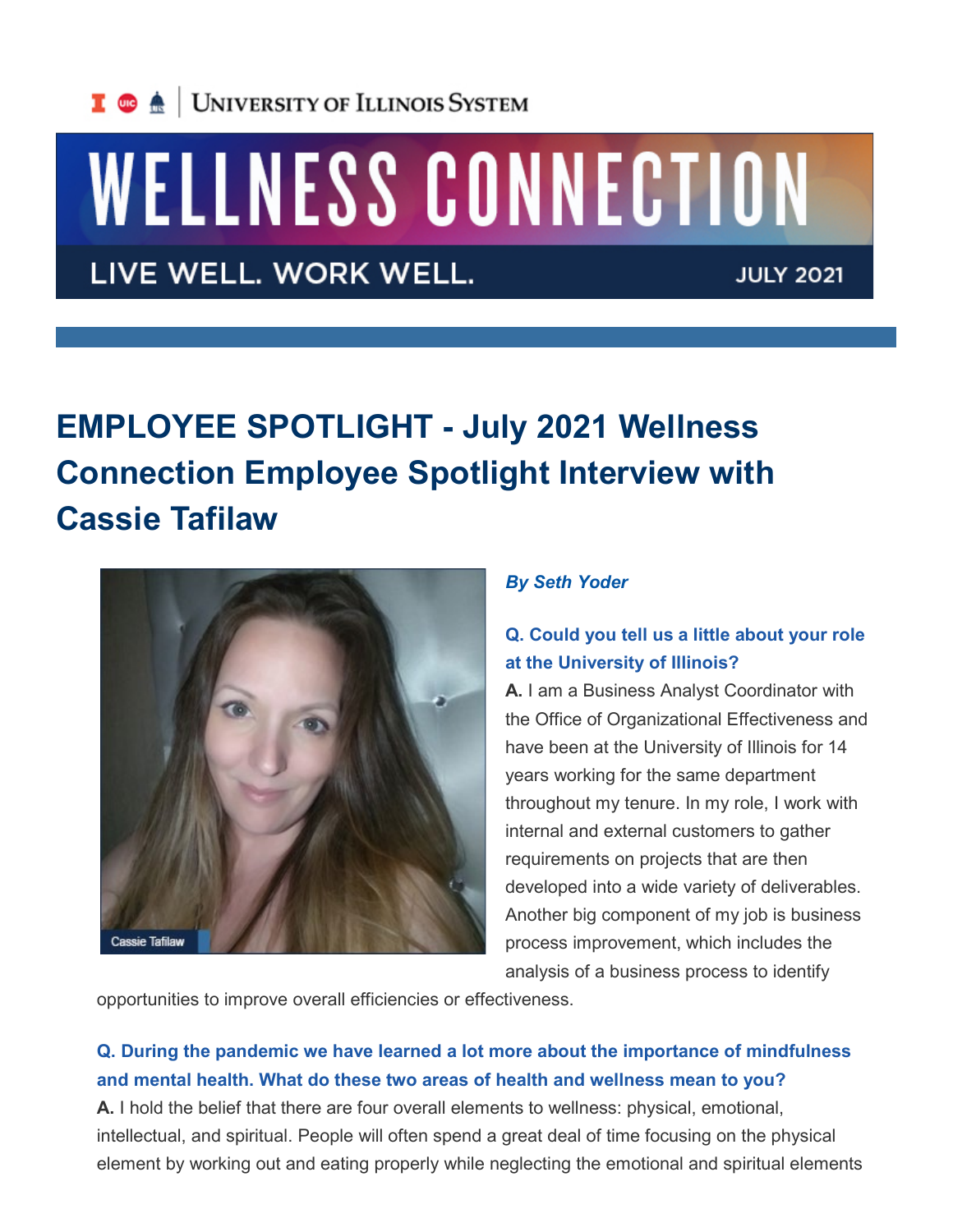of wellness. In my experience, I have come across a number of different ways to develop a routine that will support mental wellness. Some experts believe it is important to maintain a frequent and consistent pattern when it comes to mental wellness. However, I have found if I regularly change my routine, I am more likely to engage with the activities and prevent my routine from becoming stagnant. Some elements of mental wellness that I try to incorporate in my life include practicing meditation, staging my workstation, setting an intention for the day, and setting aside an hour a day to work on my focus and particularly look at professional/personal aspects of my life through a positive lens. While it may not be practical to include all of these activities into my day, as long as I am including at least one of these activities, I feel I am contributing to overall mental wellness.

### **Q. There are a variety of ways to incorporate physical activity into our daily lives. You mentioned that you have an appreciation for the power of weightlifting. Could you describe your weightlifting regiment and what type of power you gain from it?**

**A.** I try to include weight training in my fitness routine 4-5 times a week. To monitor my progress, I log the amount of weight, sets, and reps of each exercise I perform during each workout. This way, I am able to see my progress and push myself a little harder each time I encounter that workout. In addition to tracking my progress, I also track my heart rate and calories burned during a workout. I started doing this because I found that I could burn the same, if not more, calories during a weight training workout as I would doing cardio. Much like in my job where I look for efficiencies, I discovered while doing weight training, I could accomplish both building strength and improving my heart health. One way I am able to accomplish this is by improving the overall efficiency of my workout. Rather than performing and completing one exercise at a time during my workout, I perform two exercises during the same interval. For example, if I am doing a leg exercise when I break to rest, I will do another exercise using a different muscle group and then continue to switch back and forth until both exercises are complete. This allows me to complete more exercises in a shorter period of time. An added bonus of my workouts is that, not only do my workouts improve my overall physical strength, but they also impact my mental fortitude, which has enabled me to be just as strong mentally as I am physically.

**Q. With busy schedules and constant distractions, it can be challenging to make time for healthy eating habits. You have said that nutrition ranks very high on your list of priorities, and I am curious how you are able maintain a well-balanced diet with a busy schedule? A.** Prepping my meals has been the key to my success. Some people will meal prep for the entire week; I choose to do no more than three days at a time. This prevents the meals from getting soggy and allows me to mix up the types of meals in the middle of the week. I prep four meals for each day, and while I am preparing at the start of the week, I look for foods that are on sale to help me determine what I will make. I also look for individual packages of foods like olive oil or yogurt to make the prep a little more convenient. A couple more things that I have found to be important when it comes to prepping meals are to choose foods that you enjoy eating (because